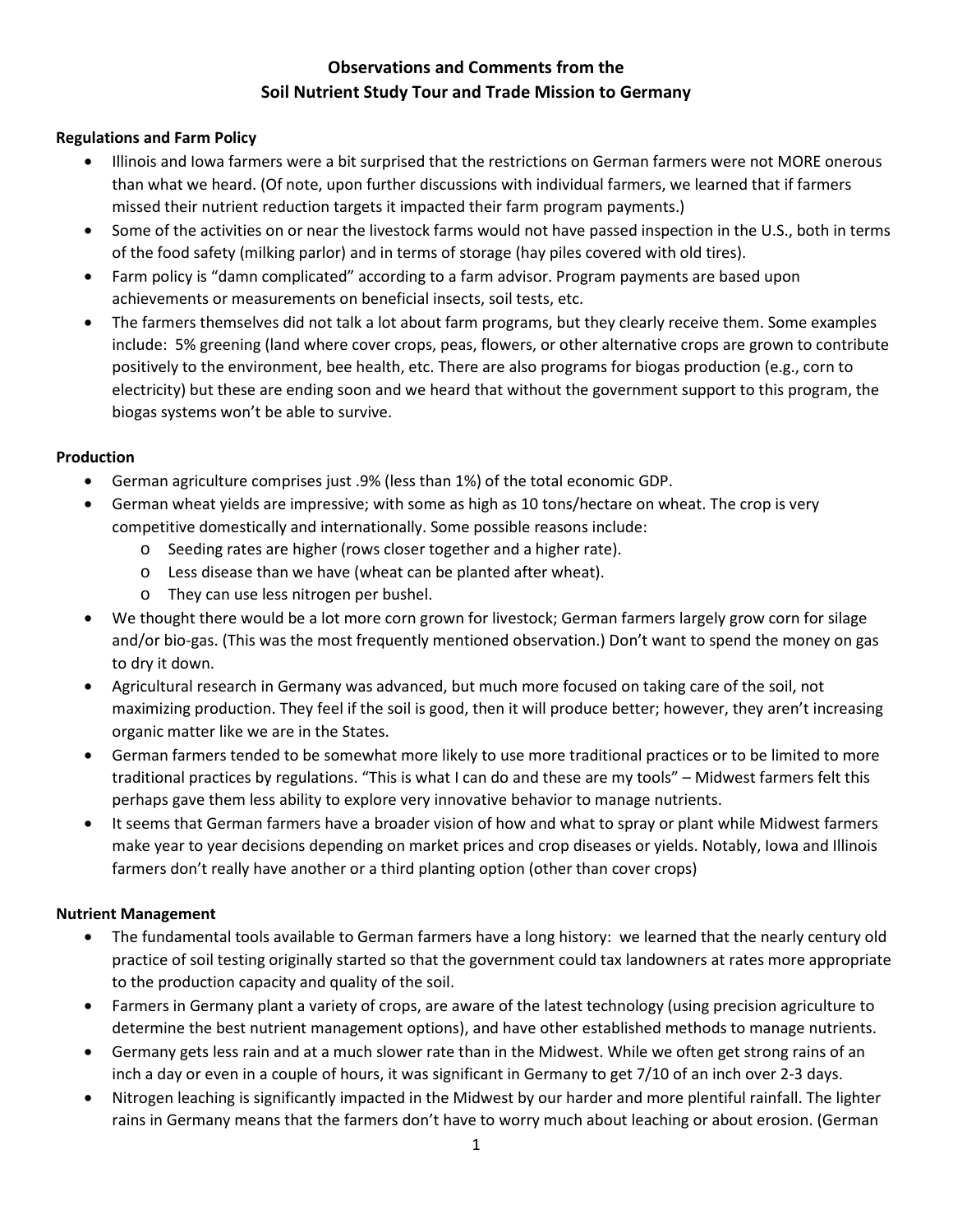farmers may get 2-3 inches over 4 days and consider it heavy rain while in the Midwest we may get 2-3 inches in a day!)

- [Anecdotes: Soil samples taken in front of us showed soil was bone dry at 30 inches deep after 3 days of rain. In addition, one of the farmers indicated that this was the "first time he had ever seen 3 straight days of rain".
- The climate and rainfall differences hugely impact U.S. farmers' ability to control erosion and manage nutrient applications and content.
- German farmers did not need to employ many of the methods that Midwest farmers typically do (terracing, notill, contour plowing, etc.) to avoid erosion.
- German farmers are very good at tracking the use of nutrients in and out, but unlike Midwest farmers, they aren't building any organic matter up in the soil.
- We expected greater use of cover crops. However, without our soil erosion concerns and with the ability to have winter crops like rye, etc. they weren't as necessary. In addition, due to less moisture and soil holding capacity, German farmers are concerned about conserving moisture. So, if the cover crop is using more water than they feel it is worth, they use a natural cover crop. They don't want a cover crop that sucks out too much moisture.
- The water absorbing rate of German soil is very good, but it doesn't hold water as long as our soil.
- German farmers seem to manage their nutrient management rules. Because of less rain and lighter rains, they have some more opportunities to manage in a variety of ways. Midwest farmers likely operate with shorter windows of opportunities and a smaller tool box to manage nutrients.
- German farmers are well placed to measure nutrient impact due to long-standing soil testing data and the regulations in place. Regarding hat's the response of the group to the Nitrogen Balancing? We do it already, we just don't document it. They are naïve to think that nitrogen can be used and recorded the way it is. It isn't just a number in and a number out. at least we didn't hear any complaints. They are balancing to +50 kg/ha over a 3 year average. Their calculation in and out works better than ours because they don't have any significant leaching like we do. Our challenge is the weather events that result in a much more variable nutrient level in Iowa or Illinois than you would ever see in Saxony.
- •

## **Society/Culture**

- Like the U.S., but even more so, the rural areas (villages) of Germany are losing residents and jobs to large cities. Many are declining to such an extent that no schools, supermarkets, or post offices were seen in several of the villages
- The farmland near villages directly abuts the village where we travelled. There weren't industrial parks or something else between villages and farmland.
- In the U.S., farmers tend to live outside of rural towns on their own land, at the farm.
- German reunification had an incredible impact on agriculture for multiple reasons not limited to changes on land ownership and management of farm land.

## **Conservation Tillage**

- Soil erosion was largely non-existent in the areas we visited. We expected to see more conservation tillage than we did. In fact, we were a bit surprised at the number of times the ground is tilled in Germany (and this perhaps explains the lack of weeds in fields despite German farmers not having access to biotech crops).
- German farmers till the land more times than American farmers and can do multiple herbicide applications (e.g., when they till) as necessary to fight weeds.
- They are a little more stuck in their traditions and they are limited by having to use manure and get it incorporated and that restricts, somewhat, what you can do.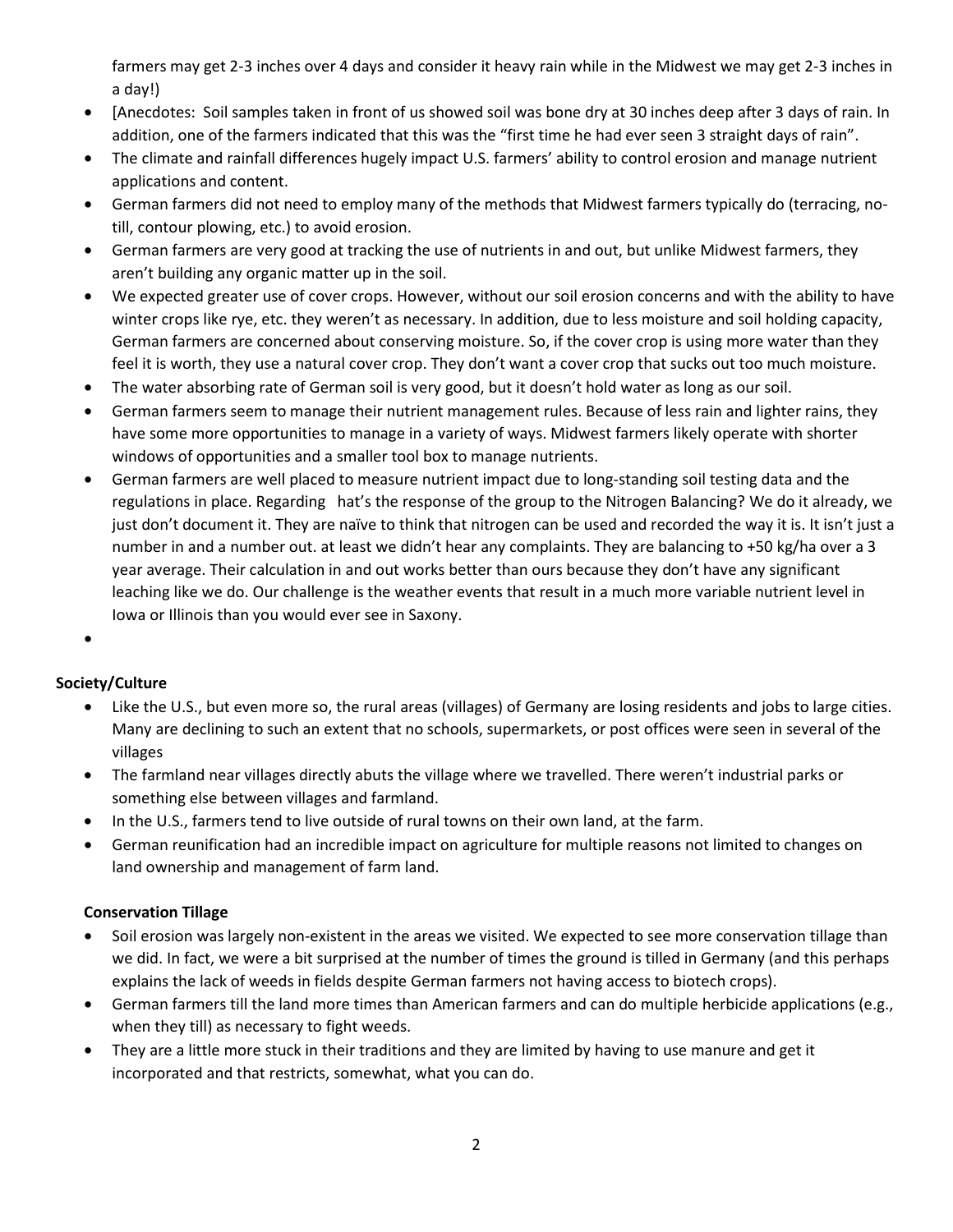- Resistant weeds are not as huge of an issue as in the U.S., probably due to the more frequent tillage and more diverse crop base. Midwest farmers started relying more on weed killers when they moved towards more conservation tillage and more of a duo-culture of crops (corn and soy).
- •

#### **Trade and Globalization**

- Most of the food and agricultural products produced by German farmers are sold within Germany, so farmers have limited interest in exports and trade.
- Where we saw interest (e.g., sugar) immediate mention was made that he wondered whether and how U.S. sugar program would change because the German sugar program will end in 2017.
- •

#### **What Take-Aways will you come home with?**

- German farmers are very capable managers with an interest in and application of research and technology (often sponsored by the farm organizations and government rather than by private industry).
- The farmers are interested in having access to biotechnology, but seem capable at the moment of working with the restrictions they have. If biotechnology were offered, it would spread rapidly in certain areas, most likely the west and north.
- Farmers all over the world are facing increasing regulations due to a lack of understanding of agriculture by consumers and government.
- German and Midwest farmers face the same challenge (and opportunity) in terms of communicating with consumers. Both farm groups have consumers that want farming to look like it did 50 years ago. Like our farmers, German farmers are aware of this and worked to be transparent and to reach out to local consumers, media, and legislators. At the federal level, the agriculturalists and the government have big challenges reaching the media and receiving fair coverage.
- American farmers need to better understand how we need to apply our Nitrogen; we are all working on it, but German farmers have some advanced abilities in this area.
- Farmers all around the world face increasing regulations. Optimistically, Midwest farmers have an opportunity to control our own destiny by: knowing what we are doing with nutrients, where nutrients are going or how they are taken up (cover crops), measuring efforts and results, and essentially showing how we are working to improve the situation. To get 100% buy-in, Midwest farmers need to see the economic advantage of getting the nutrient management right.
- Long term sustainability of their agricultural system, technology keeps the crop production moving forward, what about subsidies and how long will they be able to sustain it. Now they have large corporations coming in that can still get the subsidies – but they want small farms.
- Quotes from Iowa and Illinois farmers:
	- o "We are staring at the future of American agriculture, so we need to try to frame the policy and regulations that we can and what can we do to avoid the most draconian or onerous regulations."
	- o "Farming in Germany here is like painting in that the farmer has an image or picture in his mind of what he hopes to achieve and then he uses his different tools or methods to get there."
	- o "Politicians have more of an influence on policy here than they do in the U.S. and geopolitical issues drive decisions here just like they do in the U.S. (RFS/biogas)."

They do test the water from time to time (first farmer mentioned it and testing his tile). There is a hypoxic zone in the Danube – there are about 90 of them. Mississippi River water shed is the 3<sup>rd</sup> largest in the world Relative to the area drained, the Mississippi hypoxic zone is smaller than nearly all of the others.